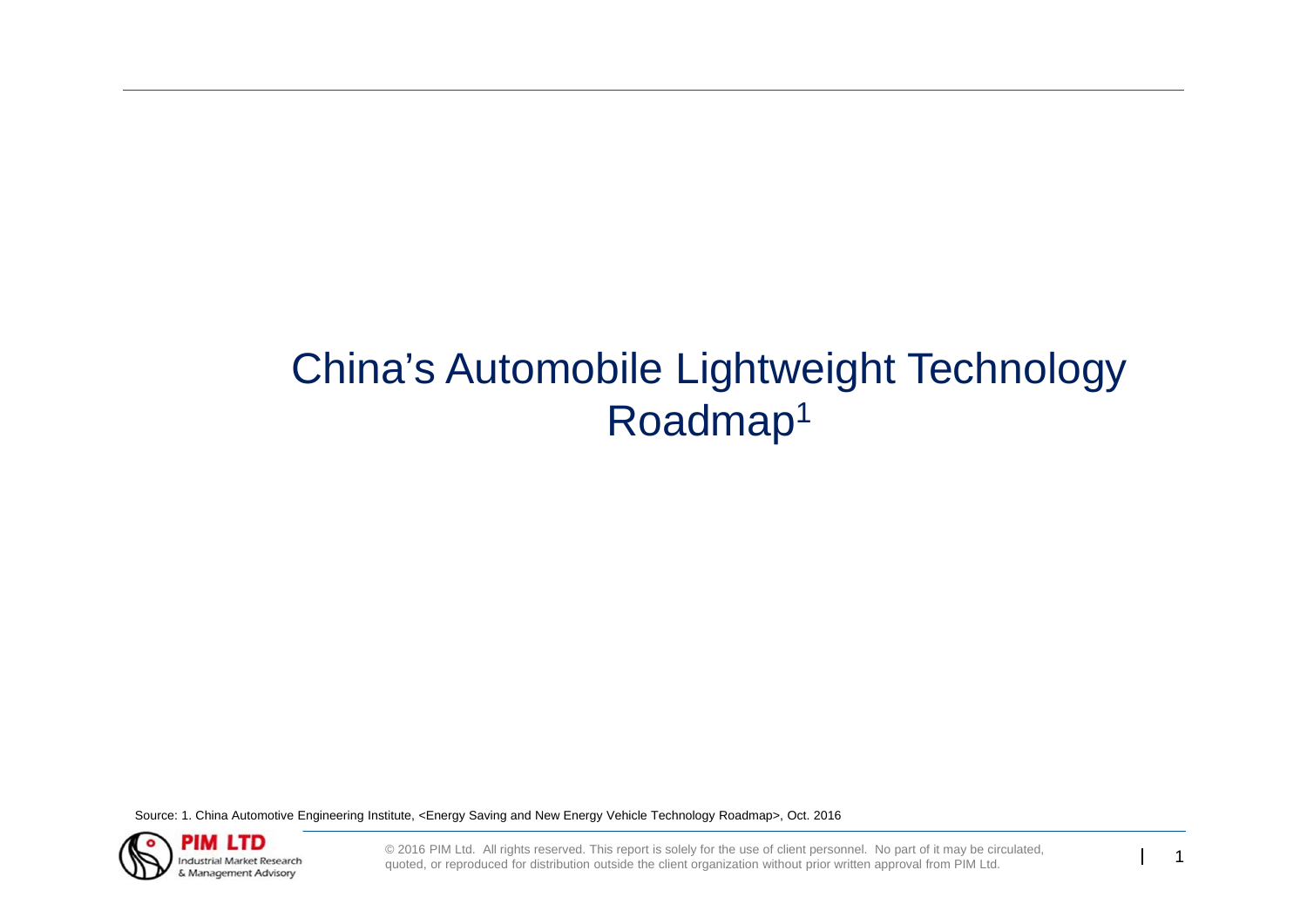The Outline of Automobile Lightweight Technology<sup>1</sup>

- • In the short term, China's automobile industry will focus on development of high-strength steel and advanced high-strength steel technology to achieve their application rate in automobiles of more than 50%.
- • In the medium-term, the automobile industry will focus on development of third-generation automotive steel and aluminum alloy technology in order to achieve the industrial production of aluminum alloy parts and aluminum parts.
- • In the long-term the automobile industry will focus on the development of magnesium alloy and carbon fiber composite materials technology in order to achieve the wide range application of carbon fiber composite materials in automobile bodies and parts

Source: 1. China Automotive Engineering Institute, <Energy Saving and New Energy Vehicle Technology Roadmap>, Oct. 2016

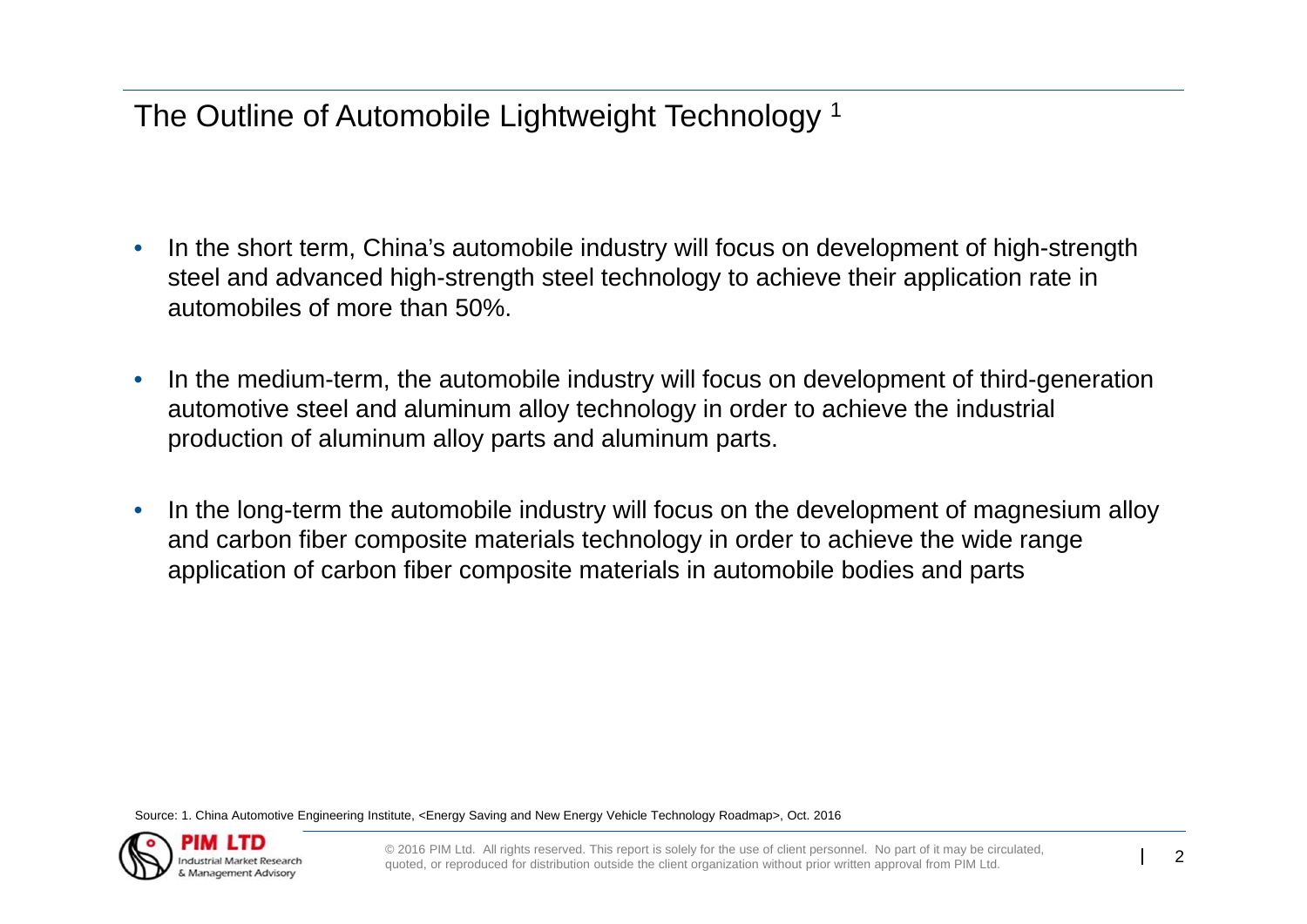## Development Goals and Technical Approaches of Automobile Lightweight **Technology**

### **By 2030**

- • Application proportions of high-strength steel will increase substantially;
- • A vehicle will use more than 350kg of aluminum;
- • A vehicle will use 25kg of magnesium alloy
- • A vehicle will use 5% of carbon fiber

### **Based on its weight in 2015, a vehicle's weight loss**

| 2020 | 2025 | 2030 |
|------|------|------|
| 10%  | 20%  | 30%  |
|      |      |      |

- $\blacktriangleright$  Application of Lightweight material
- $\triangleright$  New manufacturing technology and processes
- $\triangleright$  Advanced structural optimization or design methodology
- $\triangleright$  Vigorously promoting the application of high strength steel, aluminum alloy, magnesium alloy, engineering plastics and composite materials in automobiles

### Development Goals Technical Approaches Development Priorities

- $\blacktriangleright$ Lightweight of a vehicle body
- $\blacktriangleright$  Lightweight of a vehicle's power transmission
- $\blacktriangleright$ Lightweight of its chassis
- $\blacktriangleright$  High-strength steel material and processes enhancement
- $\blacktriangleright$  Production processes research of lightweight parts;
- $\blacktriangleright$  Standardization, serialization research of lightweight parts
- $\blacktriangleright$  Processing and efficient preparation of composite materials
- ➤ Material design and processing simulation of lightweight parts

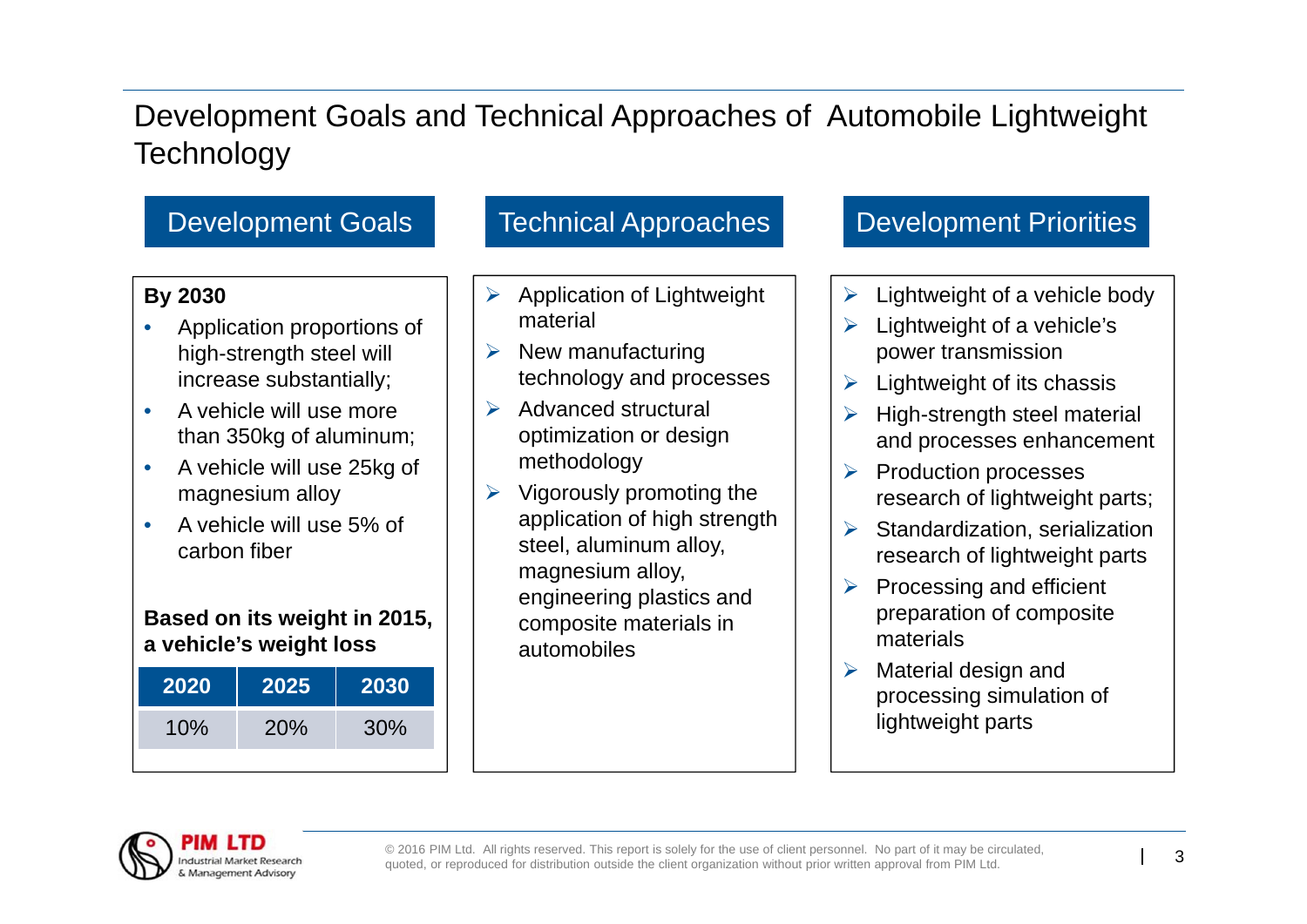## Developing Roadmap of Lightweight Technology

|                                                | 2020                                                                        | 2025                                                                                                        | 2030                                                                                   |
|------------------------------------------------|-----------------------------------------------------------------------------|-------------------------------------------------------------------------------------------------------------|----------------------------------------------------------------------------------------|
| A vehicle weight                               | 10% less than in 2015                                                       | 20% less than in 2015                                                                                       | 35% less than in 2015                                                                  |
| High-strength steel                            | 600Mp level AHSS steel<br>applications up to 50%                            | The amount of steel in<br>third-generation<br>automobiles will occupy<br>30% of the weight of<br>white body | A certain proportion of<br>steel, with a level above<br>2000Mp, will be used.          |
| Aluminum alloy                                 | Usage of aluminum reaches<br>190kg per vehicle                              | Usage of aluminum<br>reaches 250kg per<br>vehicle                                                           | Usage of aluminum<br>reaches 350kg per<br>vehicle                                      |
| Magnesium alloy                                | Usage of magnesium reaches<br>15kg per vehicle                              | Usage of magnesium<br>reaches 25kg per vehicle                                                              | Usage of magnesium<br>reaches 45kg per vehicle                                         |
| <b>Carbon Fiber</b><br>Reinforced<br>Composite | Adding a certain amount of<br>carbon fiber, 50% lower cost<br>than in 2015. | Adding 2% of carbon<br>fiber per vehicle, 50%<br>lower cost than the<br>previous stage                      | Adding 5% of carbon<br>fiber per vehicle, 50%<br>lower cost than the<br>previous stage |

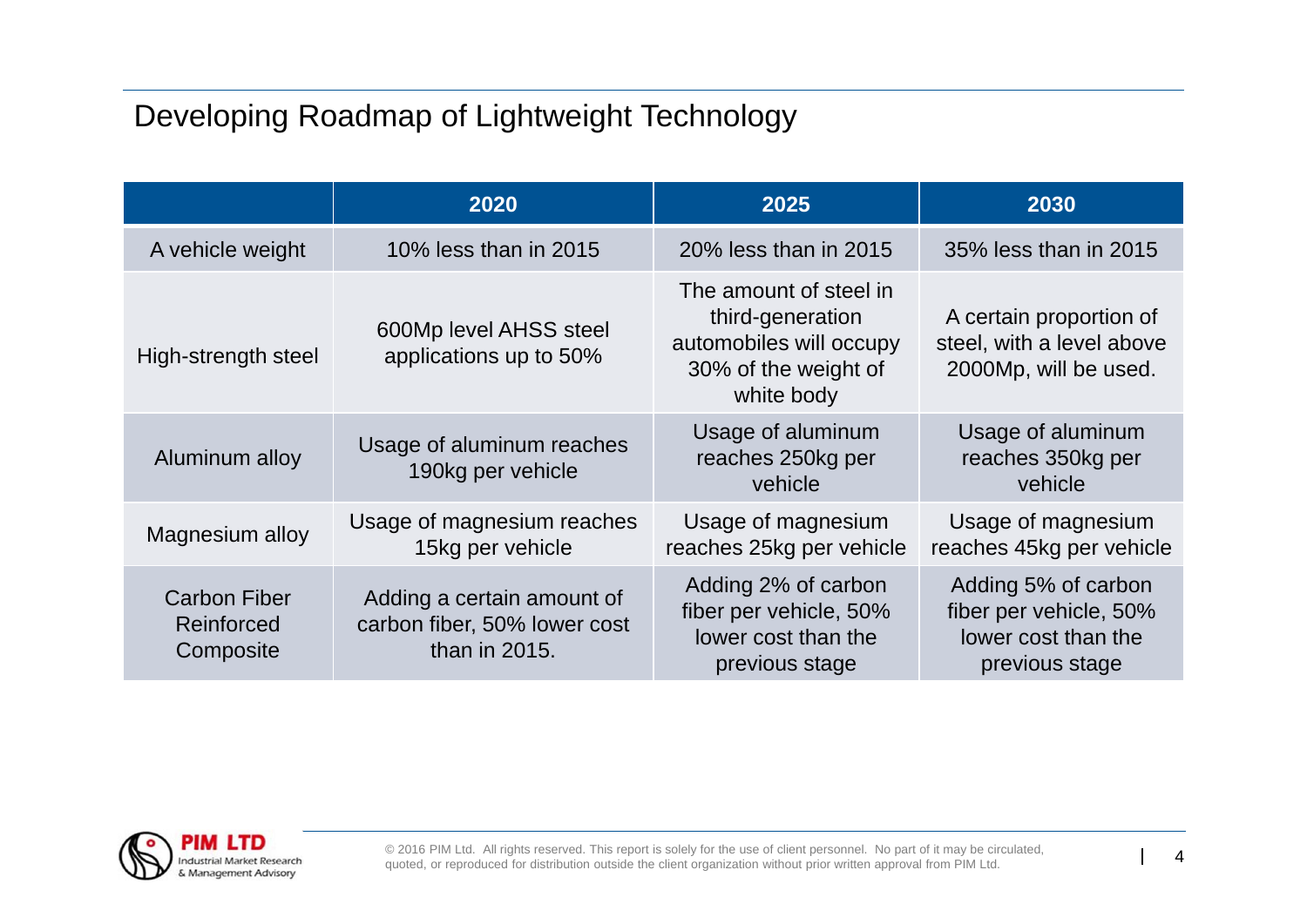## Lightweight Technology Roadmap of A Vehicle Body

& Management Advisory